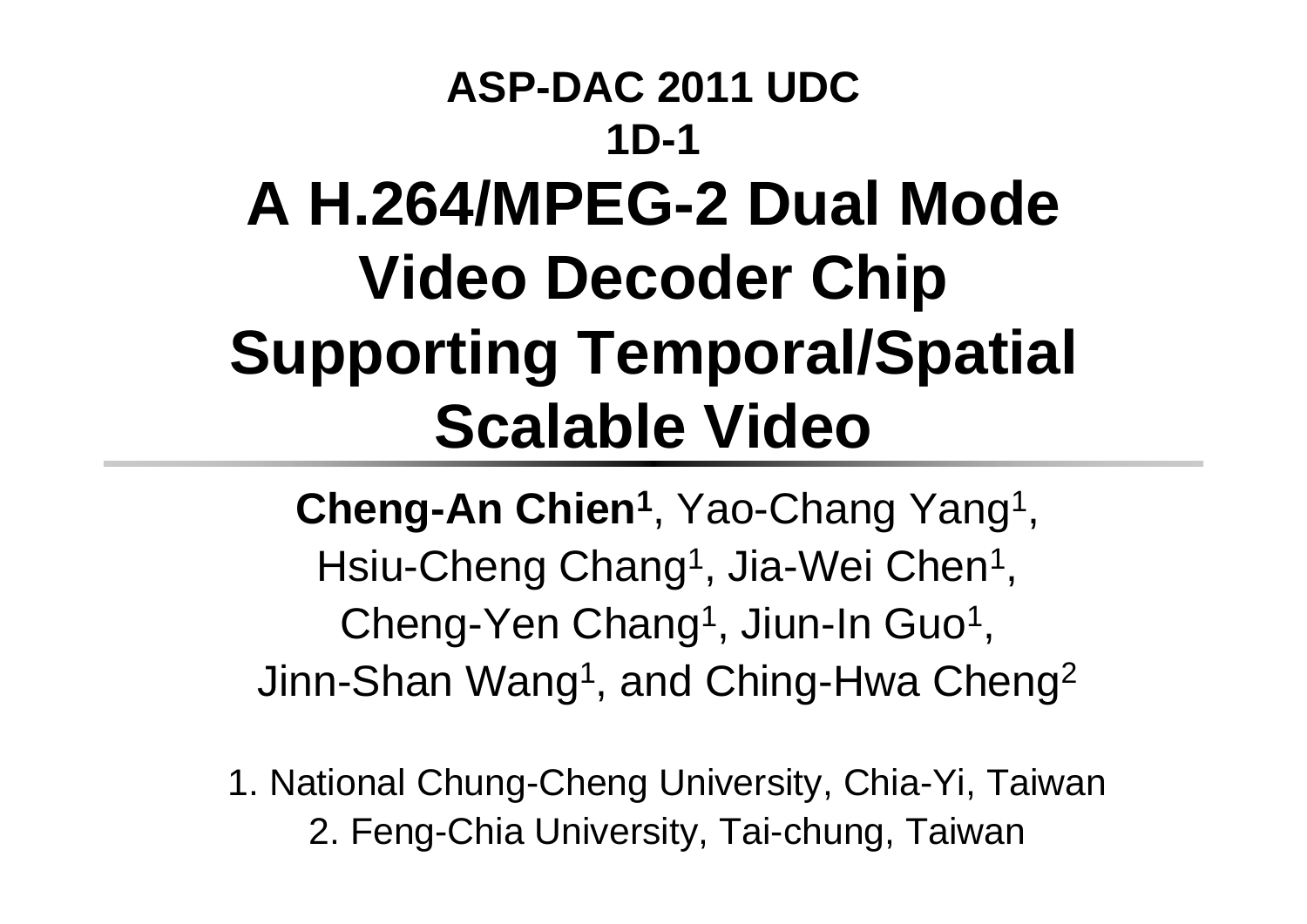#### **Introduction – Motivation**

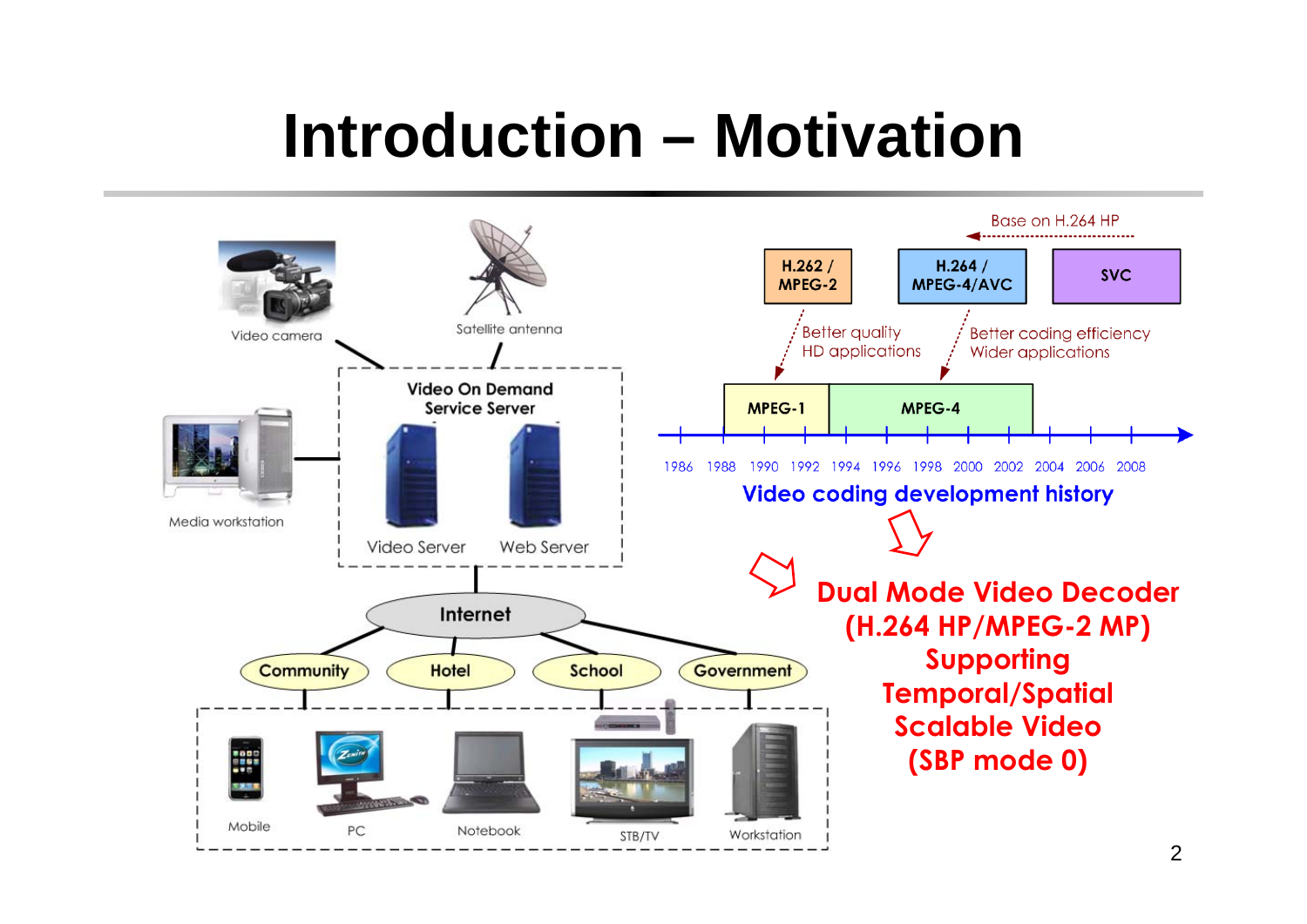## **Proposed Design – System Architecture**



H.264 High Profile / SVC Scalable Baseline Profile Decoding Path

**MPEG-2 Main Profile Decoding Path** 

R/

Modules Decoding 8x8 blocks by Looping 4x4 Data Path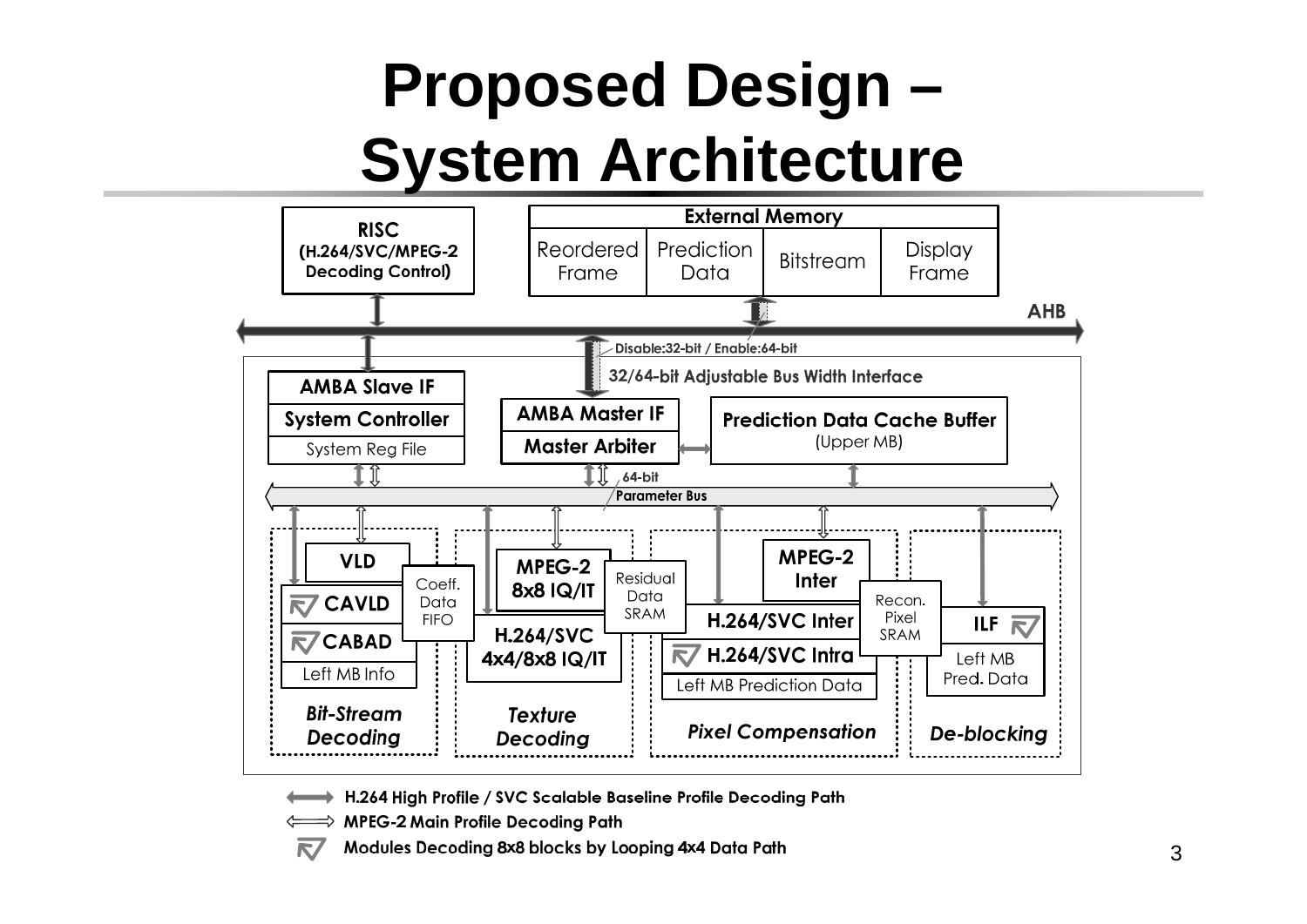## **Proposed Techniques - System Level Optimization**

- $\blacksquare$  *Central Dispatching Prediction Data Management*
	- **E** Control complexity reduction
- $\blacksquare$  *Low Memory Bandwidth Schemes*
	- ▆ MB-based frame buffer organization
	- ▆ Hybrid block size data reuse
	- ▆ Low row/bank switched processing schedule

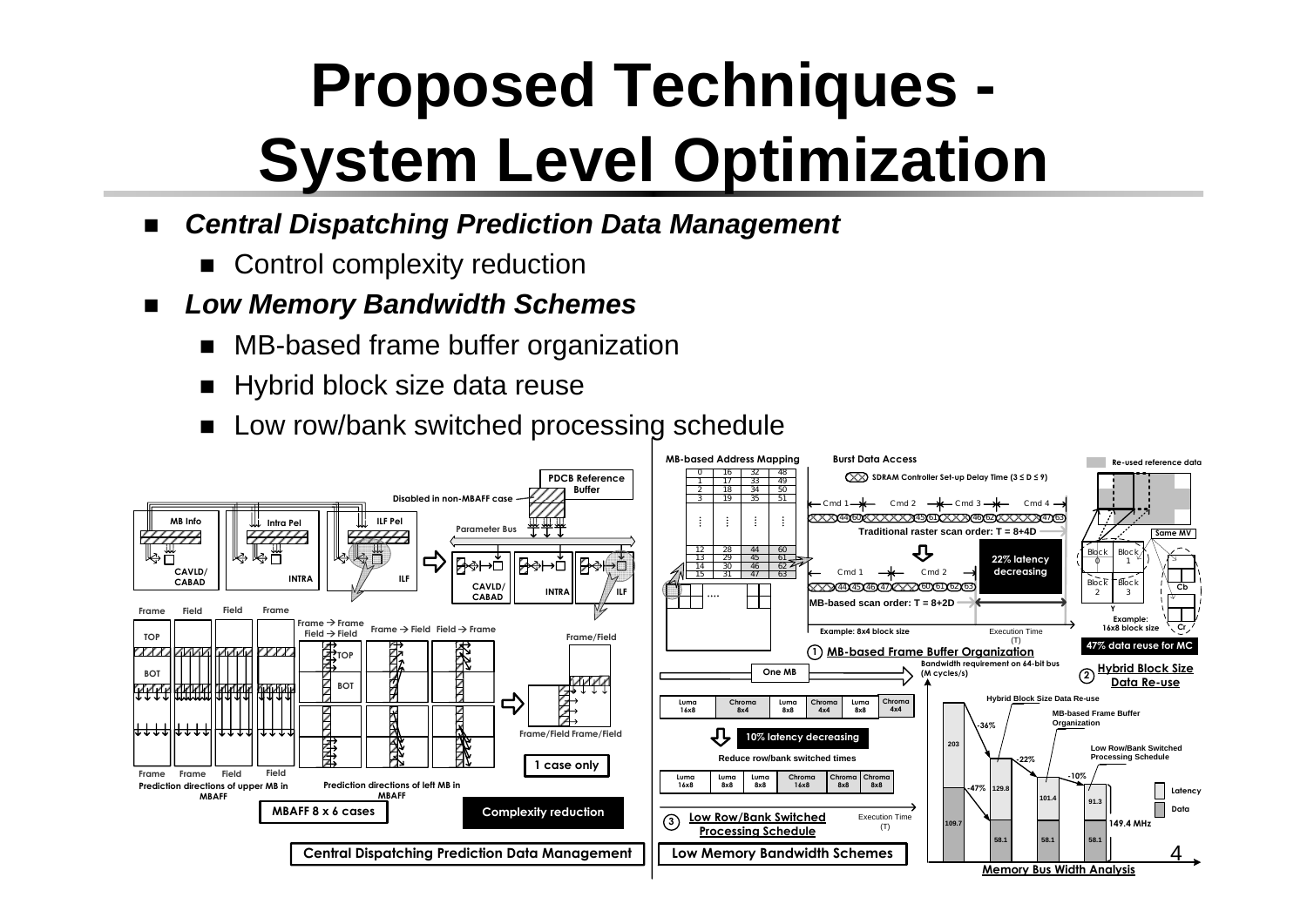# **Proposed Techniques - Component Level Optimization**

- ▆ **High Throughput CABAC Decoding**
- $\overline{\phantom{a}}$  **Hybrid Block(4x4/8x8) Data Reuse**
	- In-loop deblocking filter